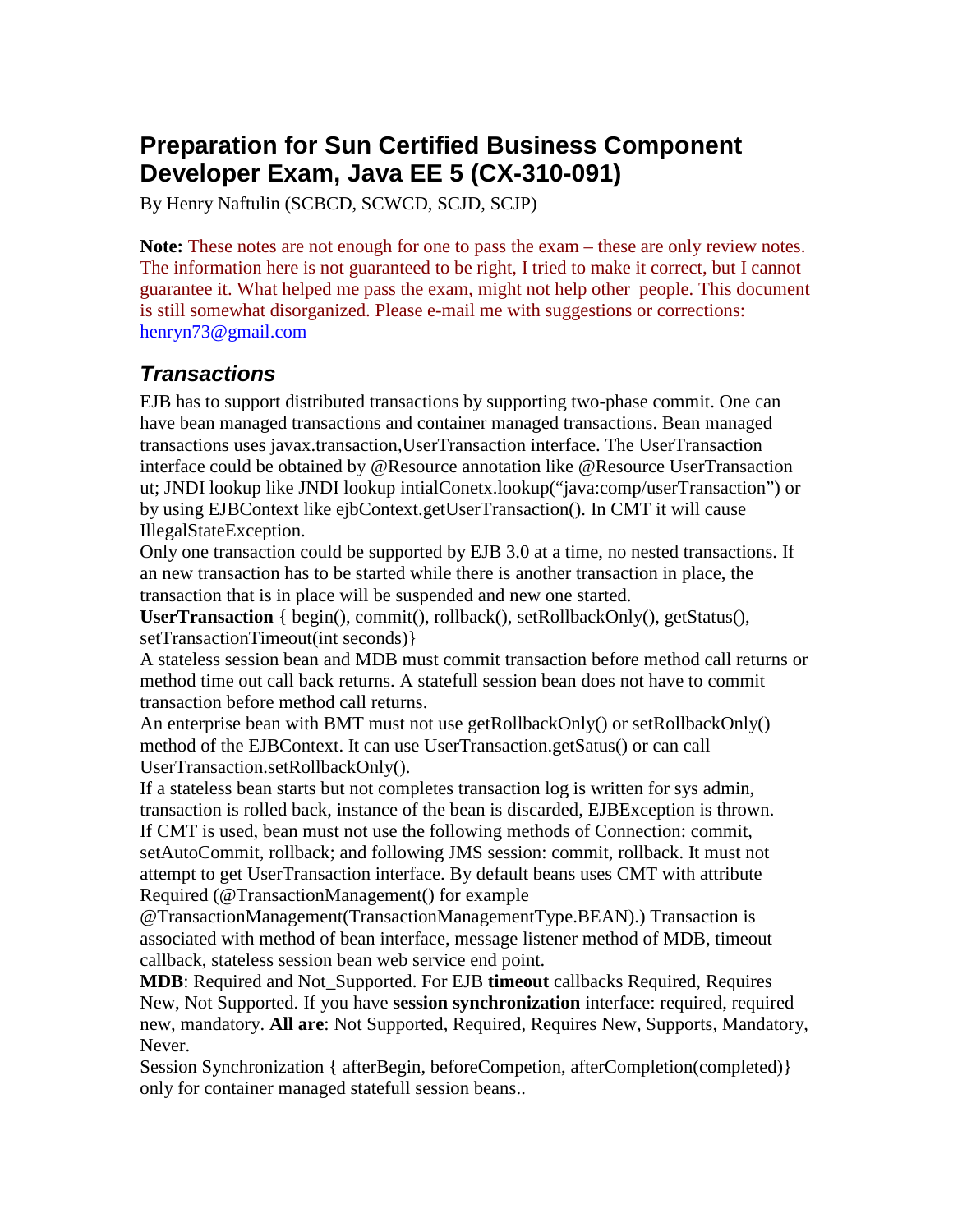CMT Bean can use EJBContext.getRollbackOnly(). If there is an exception and you want to roll back transaction and set EJBContext.setRollbackOnly- rollback first, then throw a application exception the user. Alternatively mark your application exception as rollback=true. IllegalStateException if the method is Supports (and no exception is present), Not Supported, Never. CMT marking transactions for rollback context.setRollBackOnly – will throw exception if no transaction is in progress. Context.getRollbackOnly() tells you whether transaction is marked for rollback – only call that if there is existing transaction otherwise you will get an exception. Statefull session bean cannot be passivated while in transaction; passivation is used to reduce memory footprint – serialization.

# **Persistent Entity Operations**

Entity fields can only be protected, private or default visibility, not public (since they should not be accessed directly by clients).

Entity Manager API is used to create and remove persistent entity instances, to find entities by primary key and to query over entities. Persistent Unit – set of classes which are mapped to the same DB. Entity Manager is divided into following functional areas: Transaction Association, Entity Transaction (getTransaction() (JTA)) Entity lifecycle management.

| $D$ and $D$ is $\mathcal{L}$ is a sequence of $\mathcal{L}$ . |            |                |                   |                   |  |
|---------------------------------------------------------------|------------|----------------|-------------------|-------------------|--|
|                                                               | <b>New</b> | <b>Managed</b> | <b>Detached</b>   | <b>Removed</b>    |  |
| <b>Persist</b>                                                | Managed    | Ignored        | <b>IllegalArg</b> | Managed           |  |
| <b>Remove</b>                                                 | Ignored    | Removed        | <b>IllegalArg</b> | Ignored           |  |
| <b>Refresh</b>                                                | Ignored    | Refreshed      | <b>IllegalArg</b> | Ignored           |  |
| <b>Merge</b>                                                  | Managed    | Ignored        | Managed           | <b>IllegalArg</b> |  |

States New, Managed, Detached, Removed.

Lock – for reading or writing.

Entity Identity Mangement: find(class, id), getReference(class, id) – does not necessarily go to db, might return hollow element and then when goes to db may return EntityNotFoundException; contains(item) – true if it is within the persistent context. If

item is removed – false.

Cache management: flush $()$  – writes changed items to db; getFlushMode, setFlushMode – Commit – only flush when committing, therefore queries might not take latest results that are not been committed; Auto – most results are committed; clear() – end persistent context and all entities will be detached.

Query Factory: createQuery(), createNamedQuery() (throws Illegal Arg),

createNamedQuery(sql,class or ResultMap). Closing – isOpen(), close() – all entities become detached, query instances become invalid – in the managed environment, don't close!

Synchronization with DB does not refresh the managed entities unless refresh called. Entity Manager and Query setFlushMode() control synchronization to DB, no transaction – no flushing. Detached Entities: transaction commit, rollback; clearing persistent context or closing entity manager, serialization => only hydrated state can be accessed safely (including eager joining via Join Fetch). If field of detached object marked lazy – it should be ignored with respect to operation by merging operation by EJB subsystem – version must be checked.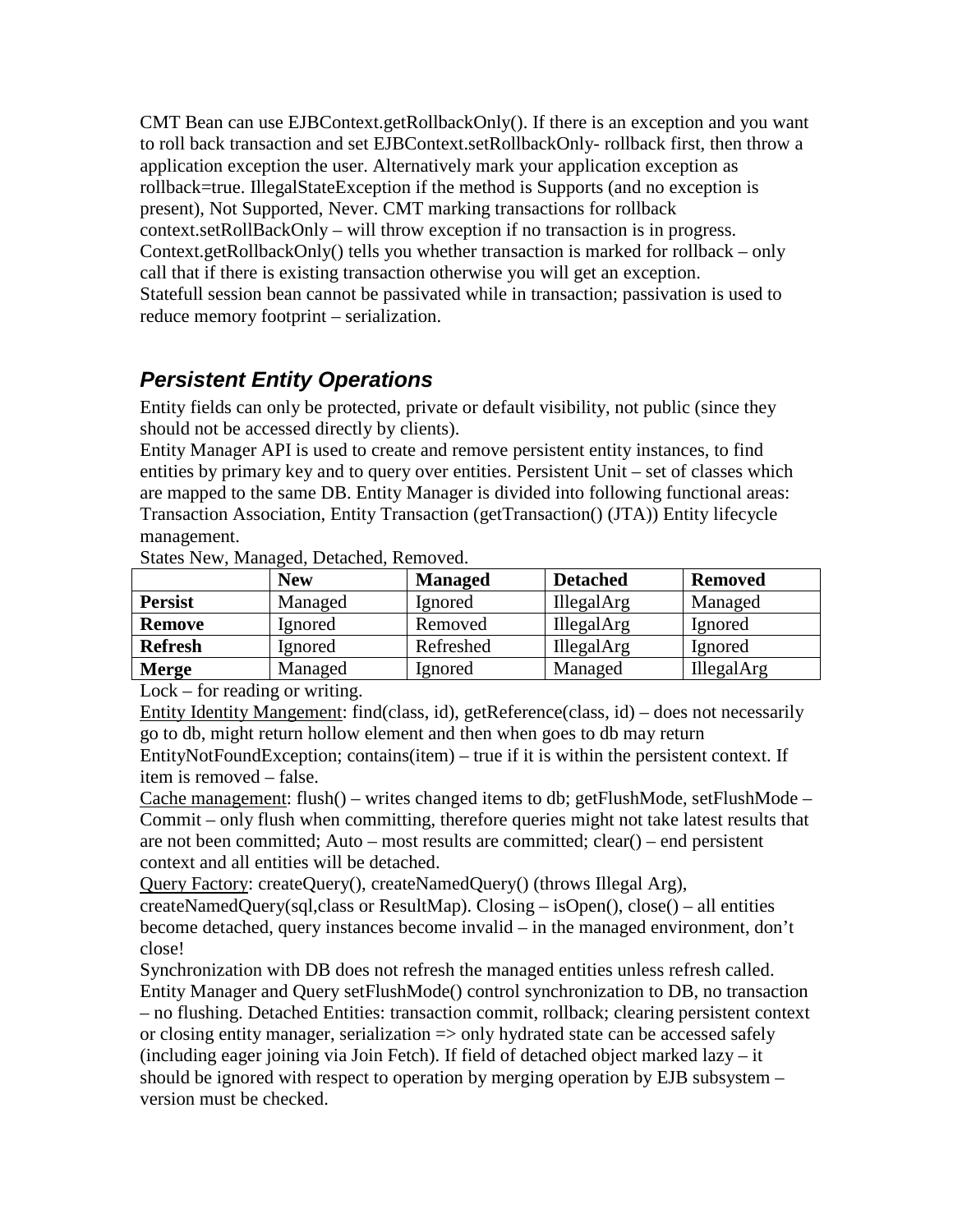Primary Key must be public and if property access is used it must have public or protected properties.

Entity, Embedable and Mapped Super-classes need to be denoted as managed persistent classes.

**Entity listeners**: can have zero or more listener. Entity listeners are stateless. The lifecycle methods can throw unchecked/ runtime exceptions. They are invoked in security and transaction context of calling component. The call takes no arguments and one of the annotations (@PrePresist, @PostPersist, @PreRemove, @PostRemove, @PreUpdate, @PostUpdate, @PostLoad) If you have listener class implement the method it has signature void method(object) where object is entity that it is listening to. Use mostly for cross cutting concerns - @EntityListener on Entity. Any access but not static or final. If there are multiple listeners order is: default listeners, super-class before sub-class for listener and if on classes – in the last starting with most generic one.

Optimistic locking – OptimisticLockException transaction rolls back, the exception might not be thrown before flush or commit.

**Associations** @OneToOne (in which for bi-directional association attribute mapped by is optional), @OneToMany (usually with mappedby), @ManyToOne (usually the owner of relationships).  $@X$ to $Y - X$  refers to the class, Y refers to the variable. For example Item { @OneToMany (mapped="item") protected Set<Bid> bids; } Bid { @ManyToOne protected Item item; } The @XtoY annotation could be used for both fields and on getters, no default.

| Element          | @OneToOne    | @OneToMany     | @ManyToOne     | @ManyToMany |
|------------------|--------------|----------------|----------------|-------------|
| targetEntity     | Yes          | Yes            | Yes            | Yes         |
| (what is the     |              |                |                |             |
| entity class,    |              |                |                |             |
| redundant)       |              |                |                |             |
| Cascade          | Yes          | Yes            | Yes            | Yes         |
| Fetch            | <b>EAGER</b> | Lazy           | Eager          | Lazy        |
| Optional         | Yes (true)   | N <sub>o</sub> | Yes (true)     | no          |
| (related object) |              |                |                |             |
| must always be   |              |                |                |             |
| present)         |              |                |                |             |
| MappedBy         | Yes          | Yes            | N <sub>o</sub> | Yes         |

@Table(name='', uniqueConstraints=@UniqueConstraint(columnNames={'',''})) @Column(name,unique, nullable, insertable, updatable)

@SecondayTable(name,PKJoinColumn=@PrimaryKeyJoinColimn(name='a\_id'))

@Lob – for binary objects, goes with @Basic(fetch=FetchType.Lazy)

@Temporal(TemportyaType.Date|Time|Timesamp /all caps/) e.g. @Temporal(DATE)

 $@Embadable - also might be used with @AttributeOverrides({@ArtributeOverride()})$ 

@GeneratedValue(strategy=GeneratedType.Auto|Identity) goes with Id for pk generation  $@OneToMany - has to have mapped By='$ 

<sup>@</sup>Enumerated(EnumType.Ordinal /default/|String) – to save enumerated values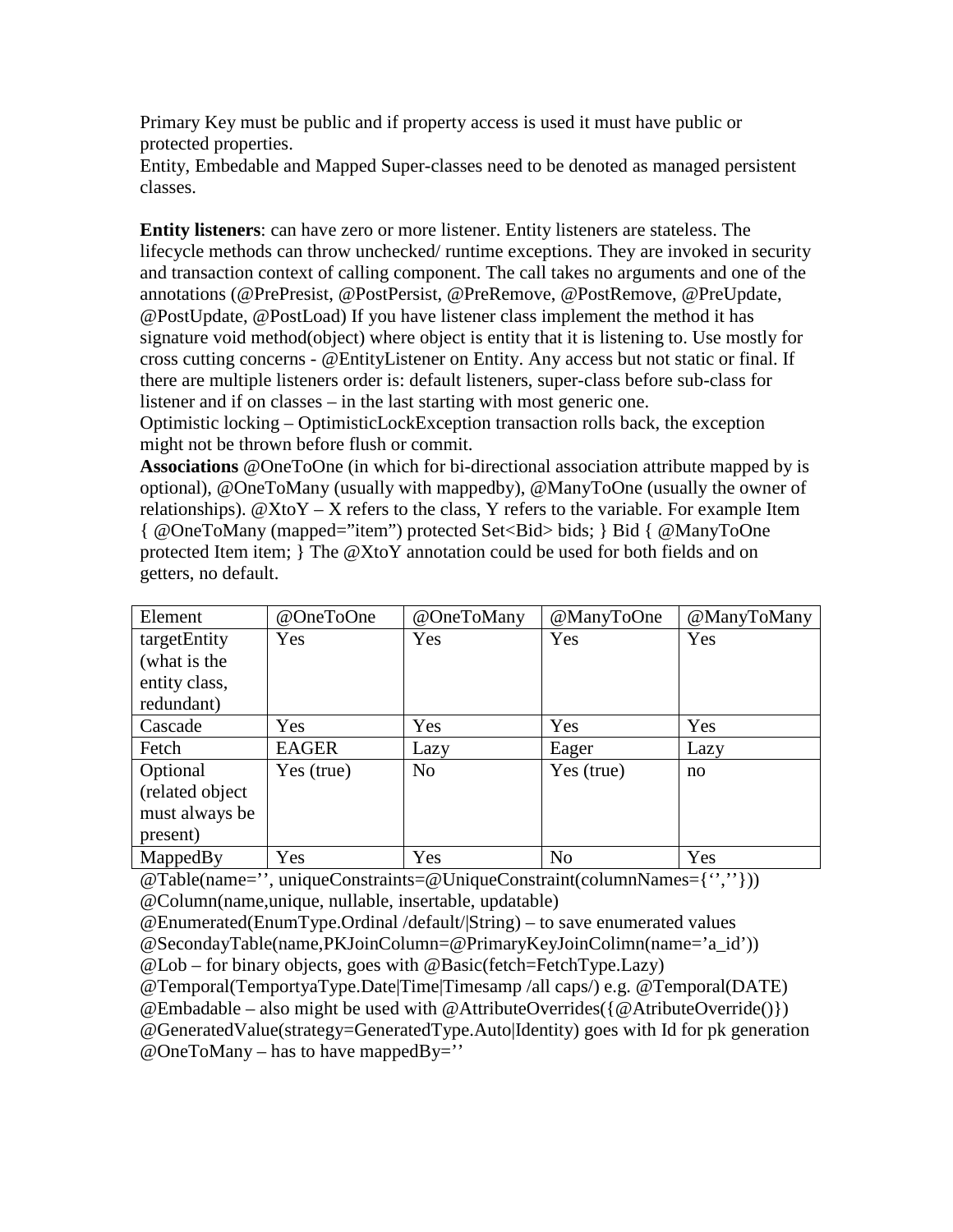# **Persistent Unit and Context**

Two types: if controlled by **JTA** (JTA entity manager either application or container managed) or Entity Manager resource local entity manager- application managed. **Entity transaction interface** for resource local entity manager { begin(), commit(), rollback(), setRollbackOnly, getRollbackOnly, isActive() }. Unless you are using extended persistence context commit or rollback transaction ends persistence context. @PersistenceContext EntityManager em; - when transaction completes all entities become detached. Extended Entity manager only for statefull session beans, which is closed by @Remove marked method. Entity Manager never checks two instances representing same managed object. After entity manager is closed only getTransaction and isOpen don't throw IllegalStateException. For bean manager entity manager you need to em.joinTransaction() and only needed when Entity Manager is created from the factory. Otherwise it is not necessary. If no JTA is involved – illegal to call joinTransaction.

Persistent Unit is defined by persistence .xml in META-INF directory. Persistence Unit must have name. Persistence.xml can have more than one persistence unit. Persistence unit has managed classes, orm mapping of these classes (if no provider is specified – portable across providers. JTA is default and container provides data source. EJB-Jar, war, application client jar and ear can define persistence unit. EAR unit is visible at all levels but could be overwritten. # is used to reference specific persisitance unit lib/jar#myPersistanceUnit. All instances of Persistence Exception (except NoResults and NonUniqueResult) mark transaction for rollback. Rollback eception is thrown when em.commit() fails.

### **JPQL**

Select From Where Group by Having Order. @Entity by name. Join – Select o from Order o Join o.items i. Count returns long, min/max same as they apply to, avg – double, sum Long or BigInteger or BigDecimal. [Inner] Join, Left [Outer] Join; Join Fetch – syntax to explicitly fetch via select. One can have collection in the Fetch clause of the select. Select o from Order o Join o.lineItems l where  $l.x = "y" \Leftrightarrow$  Select o from Order o, in (o.lineItems) l where  $l.x = "y"$ 

Like = % any # of chars,  $\angle$  1 char. Collection operations IS[NOT] EMPTY, [NOT] MEMBER [OF]; select emp from Employee emp where emp.salary > ALL {or ANY, SOME} (select e.salary from …) Functions: concat, substring, trim [leading | following | both] [character from] string – like trim both j from x.title. lower, upper, locate – position of the string 0 if not found and 1 fist element, length, abs, mod, size, current\_date, current time stamp

Sub-queries can be used in Where and Having clauses

Named queries @NamedQuery(name="fun", query="select …")

em.createNamedQuery("fun"). @NamedQueries({@NamedQuery(), @NamedQuery()}) Dynamic em.createQuery("select.. a =:q").setParameter("q", 1).setMaxResults(40). SQL queries is only one class is populated the you can have syntax like

em.createNativeQuery("select ..", com.my.ZClass.class); otherwise a SQL

ResultMapping must be used em.createNativeQuery("select", "mappingName");

@SqlResultMapping(name="mappingName",

enteties=@EntityRestult(entityClass=com.my.ZClass.class,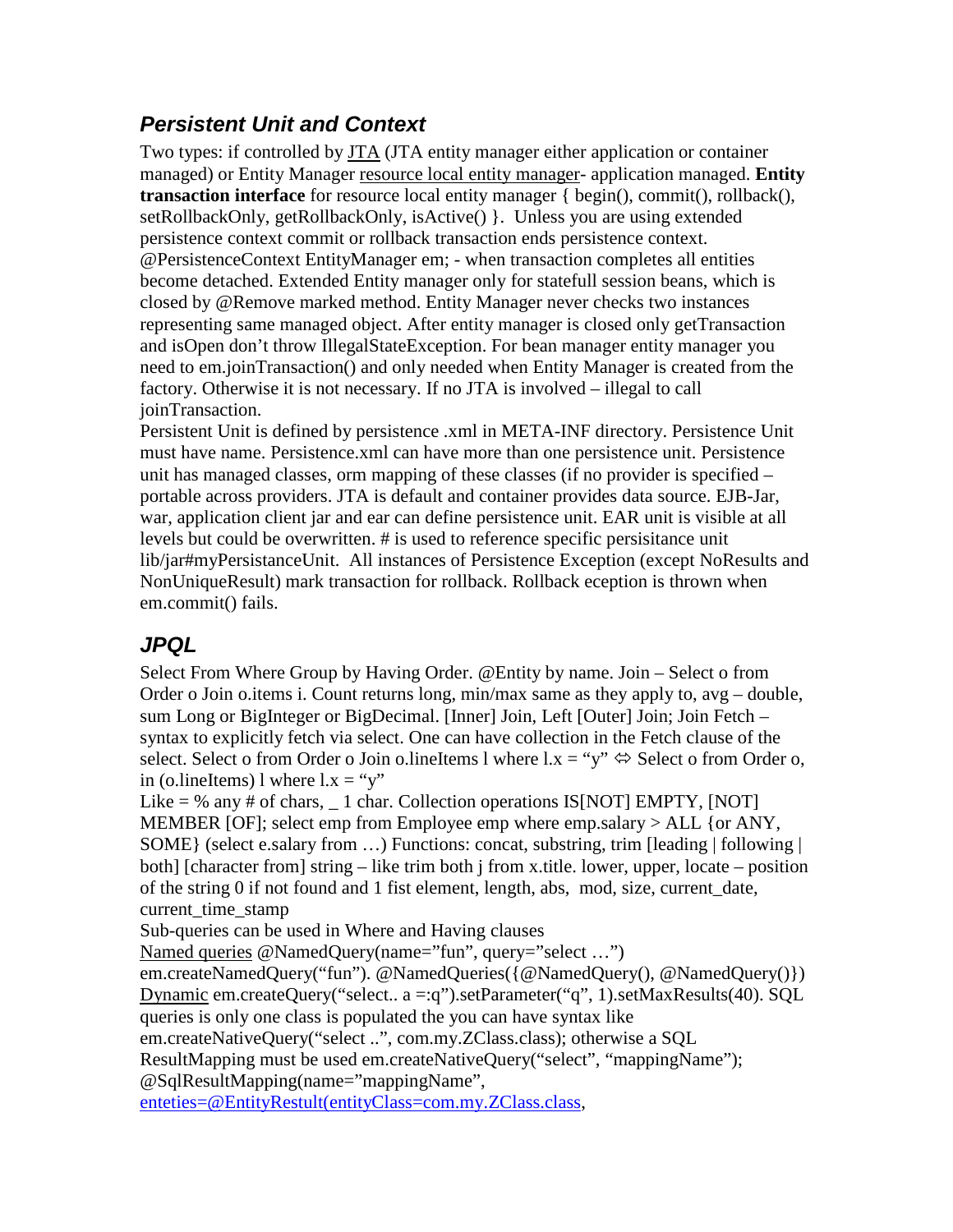fields(@FieldResult(name="id", column="order\_id"),@FieldResult(name="a", colmn="order $a$ "))/

**Entity Manager**: createQuery(jqlstring), createNamedQuery(name), createNativeQuery(name), createNativeQuery(sql, class), createNativeQuery(sql, mappedName).

**Query**: getResultList(), getSingleResult(), executeUpdate(), setMaxResults(), setFirstResult() – where to start, setParameter(int | stringName, object), setParameter(int | stringName, date | calendar, TemporalType), setFlushMode()

# **Exceptions**

Clients should recover from application exceptions. Application exception is either a checked exception or a Runtime exception annotated as Application exception. Application exception cannot be a subclass of RemoteException. Ejb.CreateException, EBJ.RemoveException and ejb.FinderException are application exceptions. Application exceptions do not roll back transactions unless @ApplicationException(rollback=true). By default all checked exceptions are applications exceptions, runtime exceptions have to be annotated or be marked as such in the deployment descriptor <applicationexceptions><exception-class>..</>>.</>></>>One can overwrite the transaction rollback in the descriptor. You can query rollback (for CMB) using EJBContext.getRollbackOnly() and change it by EJBContext.setRollbackOnly(). System exception is RemoteException, and all runtime exceptions that are not application exceptions. If they are thrown container must log it, throw EJBException (if web service then RemoteException) which will rollback the transaction, and throw away the instance of the bean. All managed resources are reclaimed. @PreDestroy might not be called. When clent receives EJBException or RemoteException client should either discontinue the transaction (set it for rollback) or continue one. If client continues transaction it should check whether it is not marked for rollback (CMT EJBContext.getRollbaclOnly, BMT – UserTransaction.getSatus) The reason for it is because communication subsystem on client side may not able to send the request – and so transaction might still be in-tact.

| <b>Client</b>                                        | <b>Session Bean</b>                                                                                                                | <b>Exception Type</b>    | <b>Exception thrown</b><br>to client         |
|------------------------------------------------------|------------------------------------------------------------------------------------------------------------------------------------|--------------------------|----------------------------------------------|
| Client in<br>transaction/Client in<br>no transaction | Bean in clients<br>transaction<br>Bean in it's own<br>transaction<br>Bean in no<br>transaction<br>Bean runs locally or<br>remotely | Application<br>exception | Same application<br>exception                |
| Client in transaction                                | Bean in clients<br>transaction, locally                                                                                            | System exception         | <b>EJBT</b> ransaction<br>Rollback exception |
| Client in transaction                                | Bean in clients<br>transaction,<br>remotely                                                                                        | System exception         | Transaction<br>Rollback exception            |

CreateException, FinderExcpetion (and subclasses) and RemoveException are ejb checked application exceptions.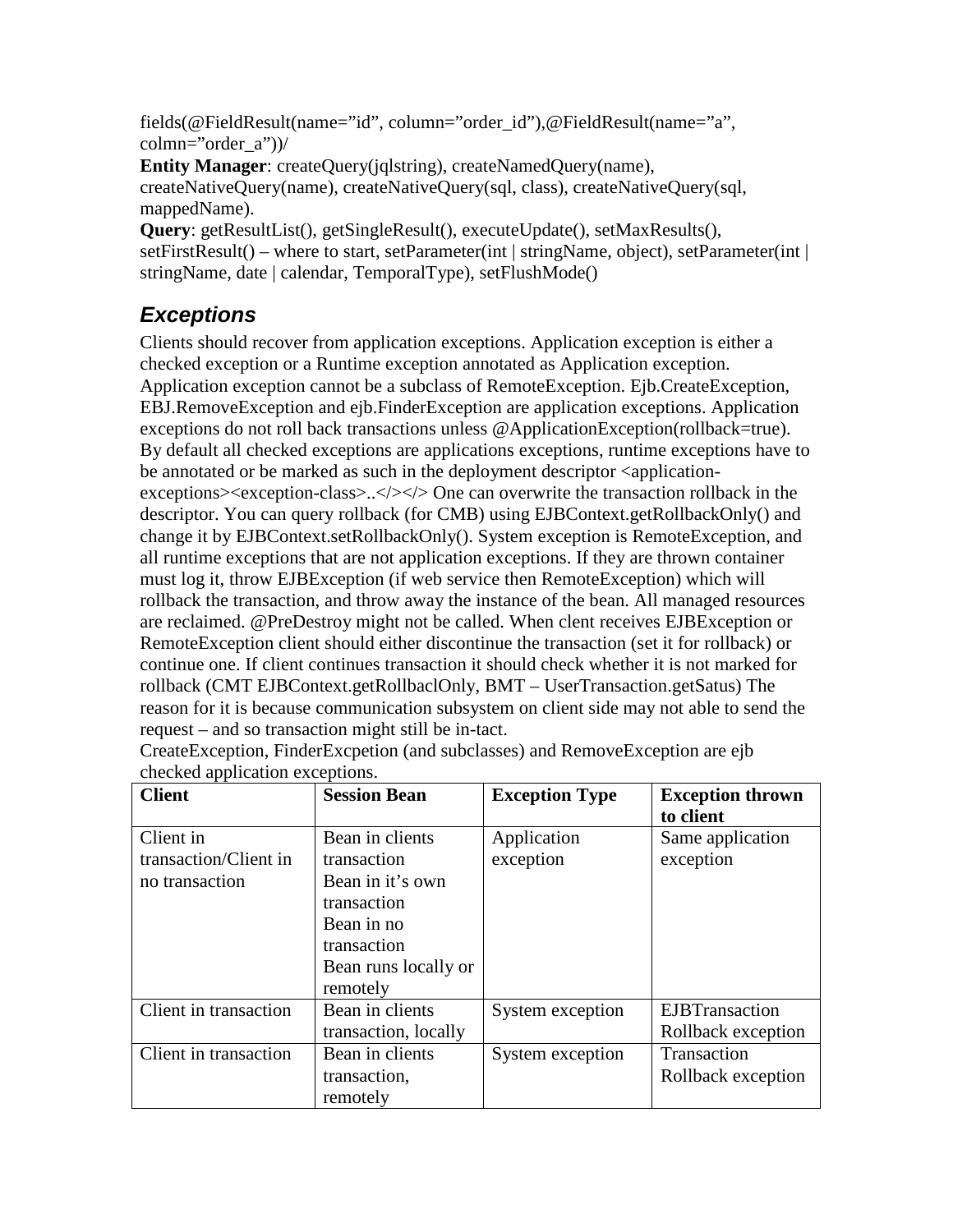| Client in transaction | Bean in it's own         | System exception | EjbException     |
|-----------------------|--------------------------|------------------|------------------|
|                       | transaction or Bean      |                  |                  |
|                       | in no transaction        |                  |                  |
|                       | Locally or               |                  |                  |
|                       | Remotely                 |                  |                  |
| Client in no.         | Bean not in              | System exception | Same application |
| transaction           | transaction, Bean in     |                  | exception        |
|                       | it's own                 |                  |                  |
|                       | transaction;             |                  |                  |
|                       | <b>Locally or Remote</b> |                  |                  |

### **Security**

If bean provider or Application assembler do not assign security roles – deployer will have to. If no role assigned – all can call the bean or method. Bean provider and Application Assembler define only logical roles – they don't know the execution environment. Bean provider App Assembler <assemble-descriptor><securityrole><description></>></ode-name>manager</></>><</>> -- security-role-ref. Bean Provider is responsible for putting @DeclaredRoles("") on the bean or <security-role-ref><rolename>... on the declarations. One cant test it by calling EJBContext.isCallerInRole(). Application assembler can put in <role-link> in the deployment descriptor. Responsibilities: optionally bean provider or application assembler could define security – per method security annotations or deployment descriptor. (Otherwise deployer neds to know all the about the application). It is logical security view of the app. Deployer has to ensure that application is secure after deployment. Deployer assigns principals or principal groups to the application security environment. EJB Context provides 2 call isCalllerInRole("rolename") getCallerPrincipal() / designed to get caller identity/ RolesAllowed, PermitAll, DenyAll, RunAs – RunAs applies to sessions bean as a whole and principal for that is assigned by deployer.

# **Messaging**

Point-to-Point or Publish-Subscribe. @Resource(name="jms/QueueConFactory") private ConnectionFactory cf; @Resource(name="jms/shipQueue") private Destination destination; to create a sender we need to get session.createProducer(destination) and send message on producer. Connections are thread safe, but not Sessions. On transactional sessions the messages are send when session is closed or session.commit is called.

MDB provide multithreading, simplified message code and automatic message consumption upon start of the container. MDB must directly or indirectly (@MessageDriven(messageListenerInterface="class"), or deployment descriptor) implement message listener interface. It must be concrete, not a subclass of another MDB, public. Must not throw rmi.RemoteException. @MessageDriven – could be used just like that or like @MessageDriven(name="myMDB",

activationConfig=(@ActivationConfigProperty(propertyName="destinationType", propertyValue="javax.jms.Queue"),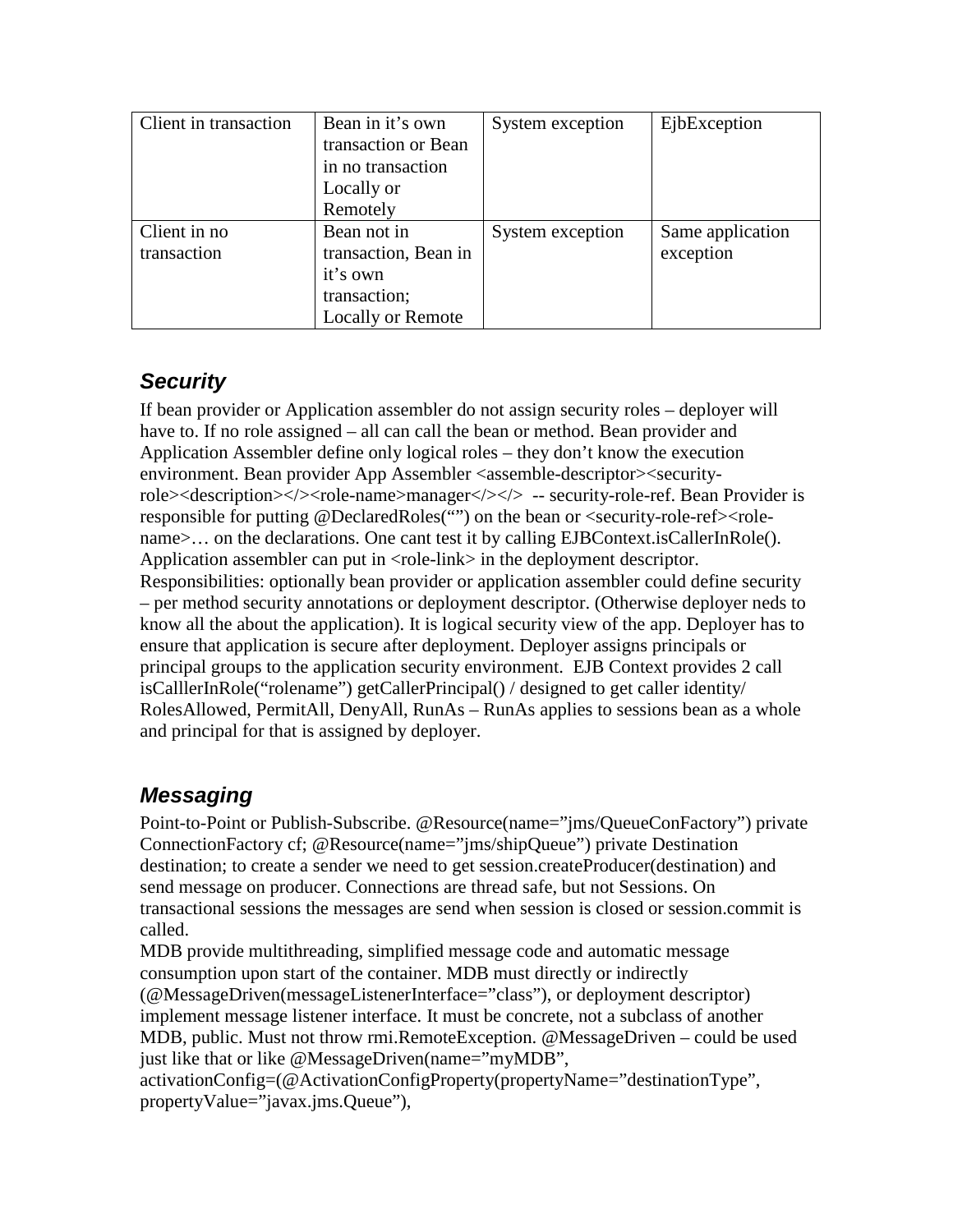@ActivationConfigProperty(propertyName="destinationName", propertyValue="jms/shipQueue")).

@Resource has to use tye element if it is used at the class level. Also DI is either done by knowing the the name like context for EJB @Resouce EJBContext context; by reference in deployment descriptor <resource-ref-><res-ref-name>abc/efd</></restype>com.. $T \langle \rangle \langle \rangle$  and @Resource(name="abc/efd") T myVar; or by environment entry of primitive wrapper types (but not Calendar or Date) <env-entry><env-entryname>abc</>></>><env-entry-type>java.lang.Boolean</></>><</></>env-entry-value>true</>

#### **Interceptor**

@Interceptor(A.class[,B.class]) on a method or on the class. Interceptor class has @AroundAdvice method with InvocationContext parameter. You can specify interceptors at class level, method level or even default interceptor at deployment descriptor level. You can exclude default interceptor and class interceptor. InvocationContext{ getTarget(), getMethod(), getParameters(), setParameters(), Map getContextData() /communication between interceptors/, proceed()}. AroundInvoke pattern Object method(invocationContext) throws Exception; Event lifecycle callbacks can be interceptors – these call backs have InvocationContext as parameter, though lifecycle interceptors can only throw runtime exceptions.

Beans can have multiple @PostConstruct and @PreDestoy methods – void method() make sure that the method does not throw any checked Exception. Statefull bean can have multiple @Remove methods – and should have at least one @Remove.

# **Timer Services**

Either EJBContext.getTimerServices() or @Resource TimerService timerService. Could only be used in Stateless Session Beans and MDBs. Has to have @Timeout method or it can be specified in deployment descriptor as timeout. The method takes timer as argument: @Timeout [anything] void method(Timer t). To create time user the following: timerService.createTimer(Date|durationMilis, serializableInfo) or createTimer(Date|durationsMilis, intervalMilis, serializableInfo). If bean implements java.ejb.TimedObject – ejbTimeout method is timeout. Timer { cancel(), long getTimeRemaining(), Date getNextTimeout(), getHandle(), getInfo()} – all transactional. TimeHandle – serializable object to get info abut timer. @Timeout method could be transactional (Requred, Requires\_new). Timers survive EJB crashes. You cannot use timers in Statefull Session Beans.

# **Migration 2.1 to 3.0**

Ejb-jar needs to be version 3.0 (or not specified version at all) – otherwise the container will ignore the EJB bean annotations, for example if version is 2.1. Invoking EJB 2 from EJB3: you inject the home interface into the EJB 3 bean, call home.create() and then use business method of the bean; note that if you are using remote interface a narrowing on the home interface is needed. If callig EJB2 CMP entity from EJB 3 do the same – inject home interface and then call home.create(dto). Using EJB3 from EJB2: remember that